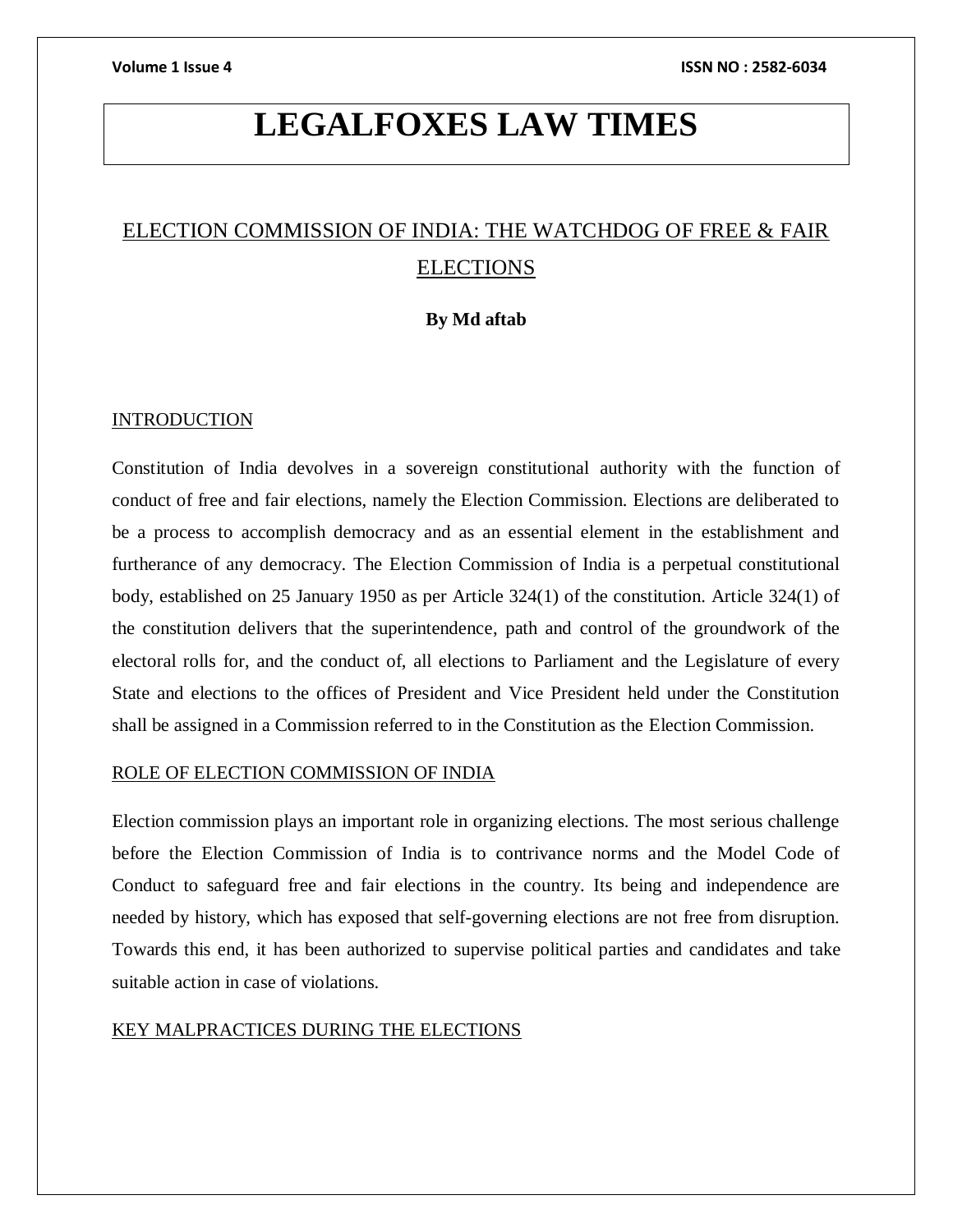Any action infuriating present differences or forming mutual hatred or instigating tension between different castes and communities, spiritual or linguistic, is an immoral practice under the Representation of the People Act. Making an appeal to caste or collective feelings to secure votes and using places of worship for activism are offenses under the Act. Paying off to voters is both a corrupt practice and an electoral offense under the Act and Section 171B of the Indian Penal Code. Intimidation of voters is also an electoral offense, while impersonating them is punishable under the IPC. Helping or allocating liquor on Election Day and during the 48 hours preceding it is an electoral offense. In public meetings during the 48-hours ending with the hour fixed for the concluding of the poll is also an offense.

# CONSTITUTIONAL PROVISIONS RELEVANT TO ELECTION COMMISSION

- 1. Art. 324: generally speaks of the purposes of the Election Commission and its configuration.
- 2. Art. 325: there shall be one overall electoral roll for every local constituency for election to either Houses of Parliament or State legislature. It creates equality among citizens by confirming that no person shall be unqualified for inclusion in the electoral roll on the grounds of religion, race, caste, or sex.
- 3. Art. 326: lays down adult suffrage as the base of elections to the Lok Sabha and to the Legislative Meetings of States.
- 4. Art. 327: discusses on Parliament the power to make provisions concerning for elections to central and State Legislatures
- 5. Art. 328: talks on State Legislature the power to make laws concerning for elections to such legislature
- 6. Art. 329**:** bars interfering by courts in electoral matters. Anyhow anything said in the constitution i.e. the legitimacy of any law concerning to the demarcation of constituencies or the allotment of seats to such electorates shall not be called in question in any court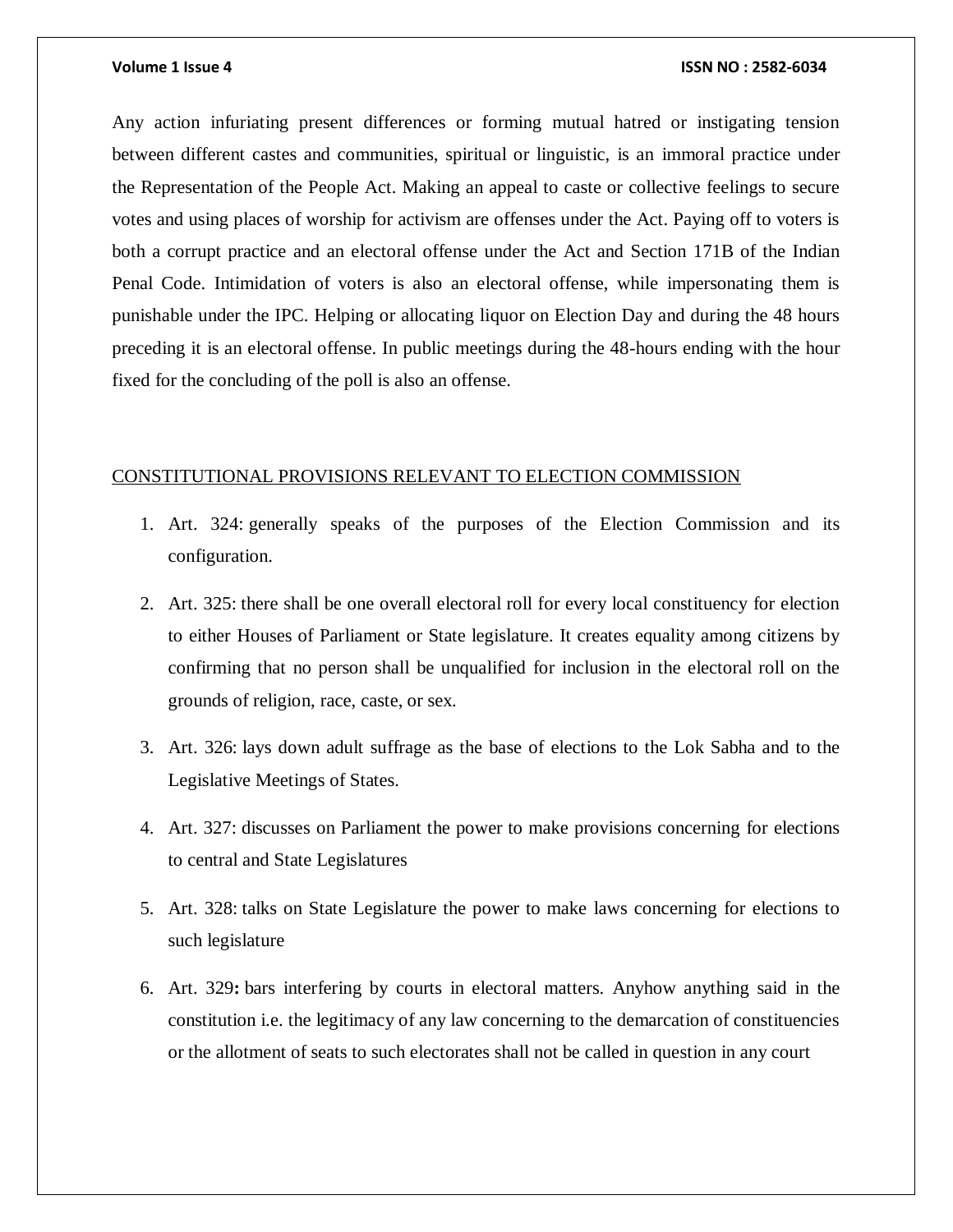No election to one or the other House of Parliament or either one House of the Legislature of a State shall be called in question but by an election petition. Any candidate can file an election petition on grounds of misconduct during the election. In reverence of elections to the Parliament and State Legislatures, they can simply be filed before the High Court, and in respect of elections for the offices of President and Vice President, such applications can only be filed before the Supreme Court.

# CASE LAWS:

• In Indira Nehru Gandhi v. Raj Narain<sup>1</sup>, Raj Narain was the political candidate against Indira Gandhi for Rae Bareilly Constituency in 1971 Lok Sabha General Elections. Mrs. Gandhi won the election  $\&$  congress won the house with the comprehensive majority. However, after the results of the polls, Raj Narain filed a petition before the High Court of Allahabad opposing that Indira Gandhi has accomplished Election misconducts. On 12 June 1975, The High Court of Allahabad communication under Justice Jagmohanlal Sinha found Indira Gandhi guilty of misusing government machinery u/s-123(7) of Representative of Peoples Act, 1951. Therefore, the court held that Indira Gandhi cannot endure as the Prime Minister of the nation, in addition to this, she cannot fight elections for the next six years. Injured by this decision Indira Gandhi went to plea this ruling of Allahabad High court in the Supreme Court. Though, SC was in a break at that point of time granted a provisional stay on execution on 24 June 1975.

Afterward, a state of emergency was acknowledged by the then President Fakhrudeen Ali Ahmad mentioning internal worry but the real reason that led to the emergency was the High court judgment in Raj Narain v. Uttar Pradesh.

The SC while permitting provisional stay ordered the parties to present before it on 11 August 1975 however on 10 August 1975 the President of the emergency – concerned India passed the 39th Constitutional (Amendment) Act, 1971 by presenting Article 329-A to overall bar the jurisdiction of Supreme Court from entertaining the issue. This amendment made the elections of President, Prime Minister, Vice-President, and the Speaker of Lok Sabha indefensible in the

1AIR 1975 SC 2299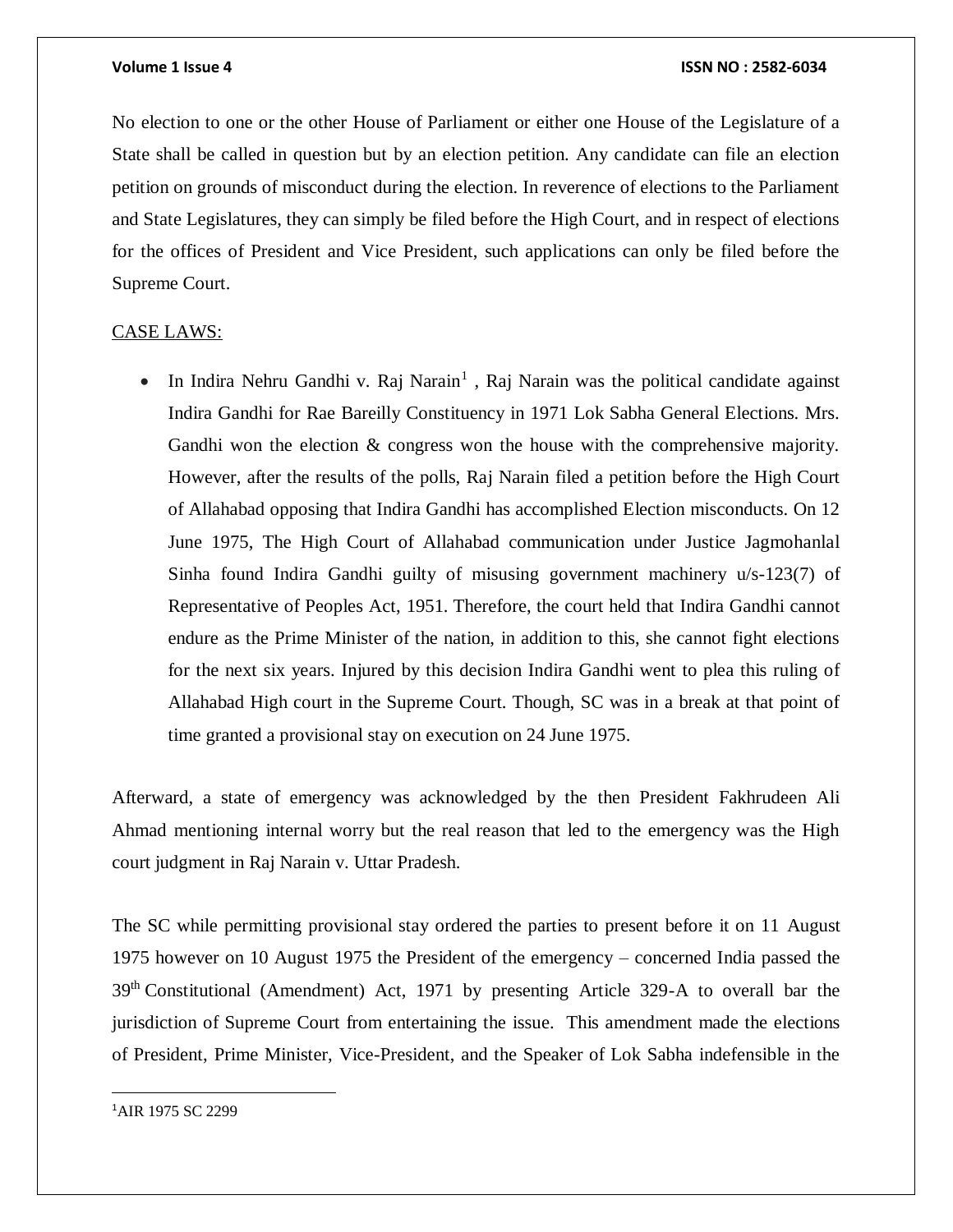courts of law.Consequently, this 39<sup>th</sup> Amendment was contented in Supreme Court in Indira Gandhi v. Raj Narain.

# Issue

The constitutional validity of 39<sup>th</sup> Constitutional (Amendment) Act, 1975

# Respondent's Arguments

- 1. The respondent contended that the said amendment is violative of basic features of the Constitution. The respondent replied on 7 judge bench verdict in [Kesavananda Bharti](https://lawtimesjournal.in/kesavananda-bharti-vs-state-of-kerala-case-summary/)
- 2. The respondent is determined by above 1973 verdict opposed that the Parliament under Article 368 is only accomplished to lay down general principles prominent the arrangements of the state.
- 3. Since the purpose is valid or not is a judicial pleasure under Article 329 & 136 respectively, the questioned amendment inclines to take away the democratic part of the nation.
- 4. The said amendment is illegal because during its passage in the house a large number of opposition M.P.s were malevolently detained under detention laws.
- 5. The 39<sup>th</sup> Amendment is irrational & doesn't pass the classification test as to why classification between members holding higher/lower post is important. This amendment violates Article 14 of the constitution.
- 6. The said amendment not only eliminates basic arrangement, but it also threatens the rule of law & separation of power.

# Judgment

The court passed its verdict on November 7, 1975. It must be kept in the awareness that this was the first case when the landmark decision of Kesavananda Bharti<sup>2</sup> was applied by the peak court. The apex court upheld the argument of the petitioner and declared questioned Clause 4 of Article

 $\overline{a}$ <sup>2</sup> AIR 1973 SC1461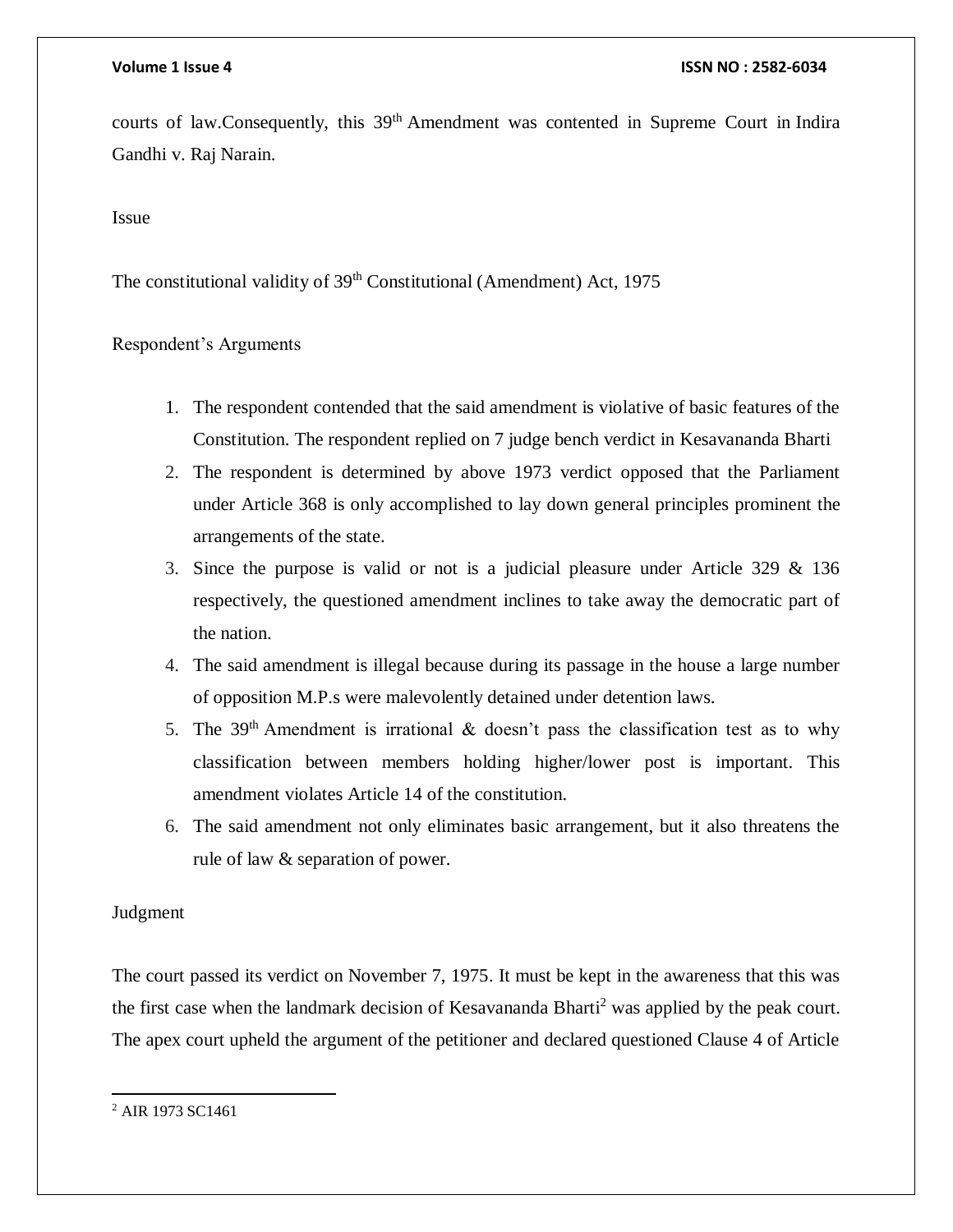329A unconstitutional.In the words of Mathew J the said clause demolished a vital democratic feature of the Constitution viz. the resolution of an election dispute by determining the adjudicative facts and applying the relevant laws. He was of the estimation that a healthy democracy can only purpose when there is an opportunity of a contest of free & fair elections. The questioned amendment demolished that possibility therefore it is violative of the Basic feature of Constitution.

Chandrachud J. found the said amendment violative of the principle of *Separation of Power* as it fixedly relocated a purely judicial function into the hands of the legislature. Further, he was confident that the said amendment is also violative of Article 14 as it creates an unsatisfactory position for specific members against others.Ray C.J. found additional basic features violated by the said amendment i.e. rule of lawhowever Justice Khanna found the destruction of rules of free & fair elections. The court also found the amendment destructive of the principles of natural justice

I.e. Audi Altrem Partem since it repudiates the right of fair hearing who is challenging the election of the members cited under the amendment. Democracy is a basic feature of the Indian Constitution. The amending body i.e. Parliament is not authorized to pass a retrospective law validating an invalid election. This exercise is nothing but an example of the despotic use of uncontrolled and unencumbered power.

The said amendment should transfer such decisive powers to the Parliament. However, a legislative body cannot find adjudicative facts like a judicial body therefore, in the belief of bench the questioned amendment is a nail in the coffin of democracy. Therefore, on the diverse reasons the court collide with down the  $39<sup>th</sup>$  (Amendment) Act, 1975 finding it unconstitutional and violative of the Basic Structure of the Constitution.

• In Mohinder Singh Gill v. Chief Election Commissioner<sup>3</sup>, The Election Commission has to imitate the principles of natural justice and rule of law, but in certain cases, the application of rules be subject to upon Circumstances and cannot be indiscriminate.

<sup>3</sup> AIR 1978 SC 851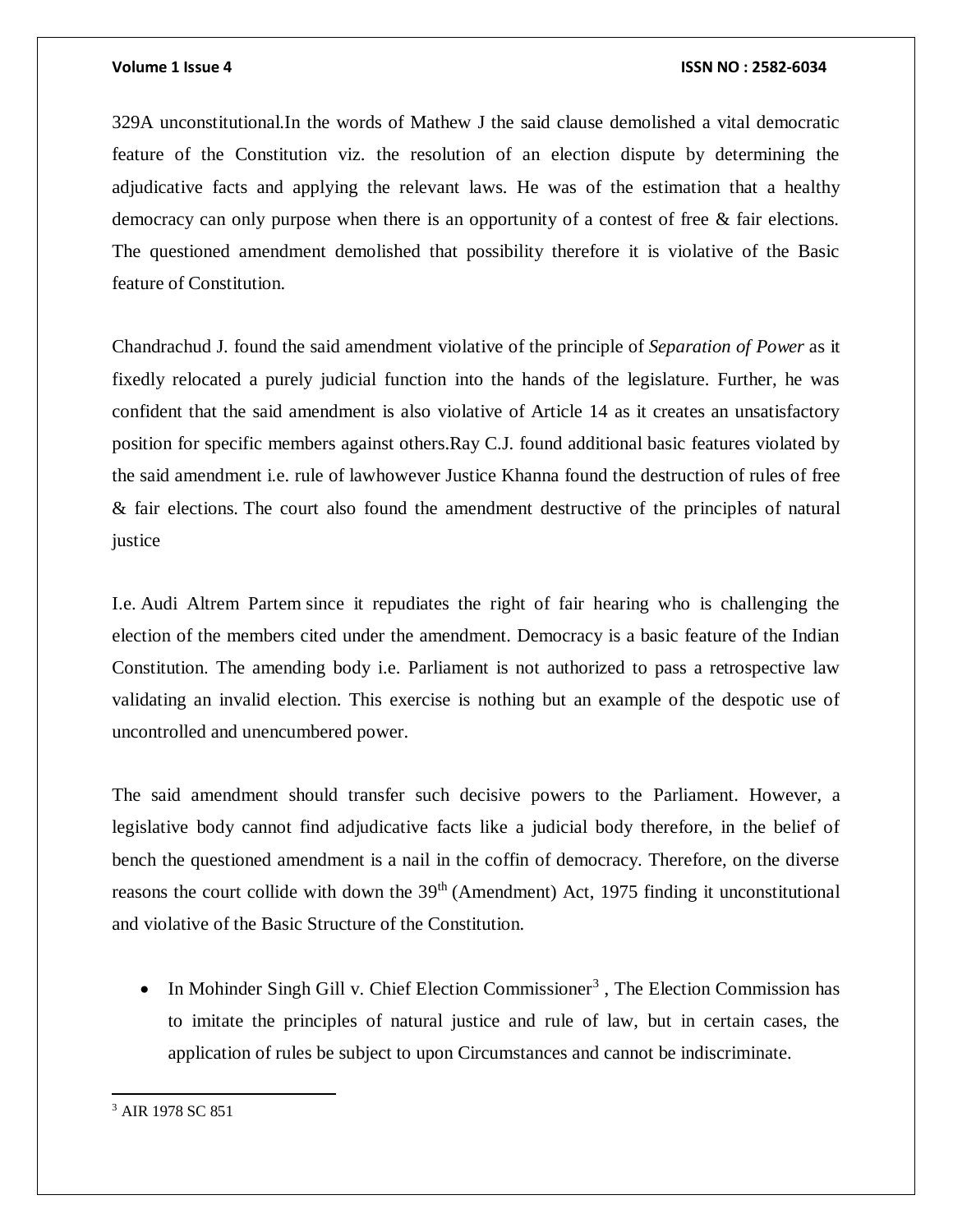• IN T. N Seshan, Chief Election Commissioner of India v. Union of India<sup>4</sup>, the court held that Article 324 envisions a permanent body to be headed by enduring members, the chief election commissioner, therefore to the reservation and safeguard his independence; he has to be treated differently because there cannot be an election commission without a Chief Election Commissioner.

# ELECTORAL REFORMS

• Model Code of Conduct

EC first allotted a Model Code of Conduct for political parties at the time of the fifth general elections, held in 1971. Since then, the Code has been reviewed from time to time and lays down rules as to how political parties and contenders should conduct themselves during elections.

A provision was made under the Code that from the time the elections are acknowledged by the Commission, Ministers and other consultants cannot declare any financial grant, make promises of construction of roads, and carry out any activities in government and public undertakings which may have the effect of manipulating the voters in favor of the ruling party. Notwithstanding the receipt of the Code of Conduct by political parties, cases of its violation have been on the rise. It is a general grievance that the party in power at the time of elections misappropriations the official machinery to further the electoral prospects of its aspirants.

The embezzlement of official machinery takes diverse forms, such as the issue of posters at the cost of public exchequer, misappropriation of official mass media during the election period for partisan coverage of political news and promotion regarding their accomplishments, misappropriation of government transport including aircraft/helicopter, vehicles.

• Disclosure of Antecedents by Aspirants

<sup>4</sup> AIR 1995 SCC 611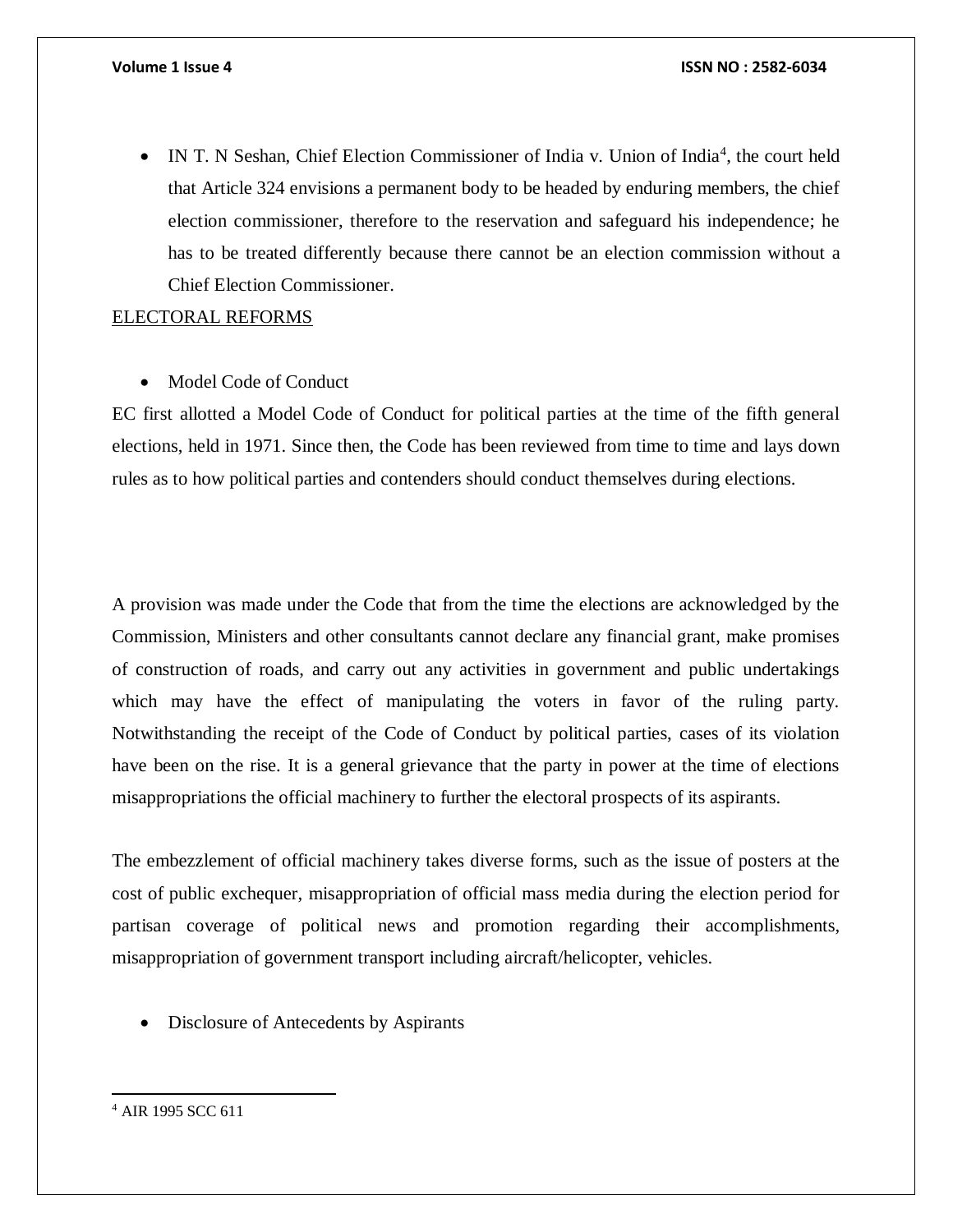In June 2002, the EC on the way of the Supreme Court issued an order under Article 324 that each aspirant must submit an affirmation regarding the information of his/her criminal antecedents; assets (both movable and immovable) of self and those of spouses and dependents as well; and qualifications at the time of filing his/her appointment papers for election to the Lok Sabha, the Rajya Sabha, and the State Legislative Assemblies. But political parties assumed that the EC and the judiciary were exceeding their powers. The-all-party meeting held on July 8, 2002, councils of 21 political parties decided that the EC's order should not be permissible to be executed. The Supreme Court again came out as a guardian of the citizen's right to information. The Supreme Court made it clear that failing to furnish the appropriate affirmation shall be considered as a violation of the Supreme Court's order and as such the appointment papers shall be liable to be rejected by the Returning Officer. Providing of wrong or incomplete information shall result in the denunciation of appointment papers, apart from engaging penal penalties under the Indian Penal Code. The 2004 General Elections were directed under these rules.

The above order is an effective step to make democracy healthy and uncontaminated. People have every right to know about the persons whom they wish as their representatives. The EC has directed all Returning Officers to display the copies of nomination papers and confessions filed by aspirants to the general public and representatives of print and electronic media, free of cost.

# • Registration of Political Parties

The party system is an indispensable feature of parliamentary democracy. However, there is no direct orientation to political parties in the Constitution of India. The constitutional law relating to registration of political parties was enacted in 1989 which was quite generous. As a result, a large number of non-serious parties burgeoned and got registered with the Commission. Many of them did not fight elections at all after their registration. It led to the misperception among electors as to whom to vote. To eradicate the escalating of parties, the EC had to take some rigorous steps: The Commission now registers a party which has at least 100 registered electors as its members and is also incriminating a nominal processing fee of Rs 10,000 to cover the directorial expenses which it will have to acquire on correspondence with the parties after their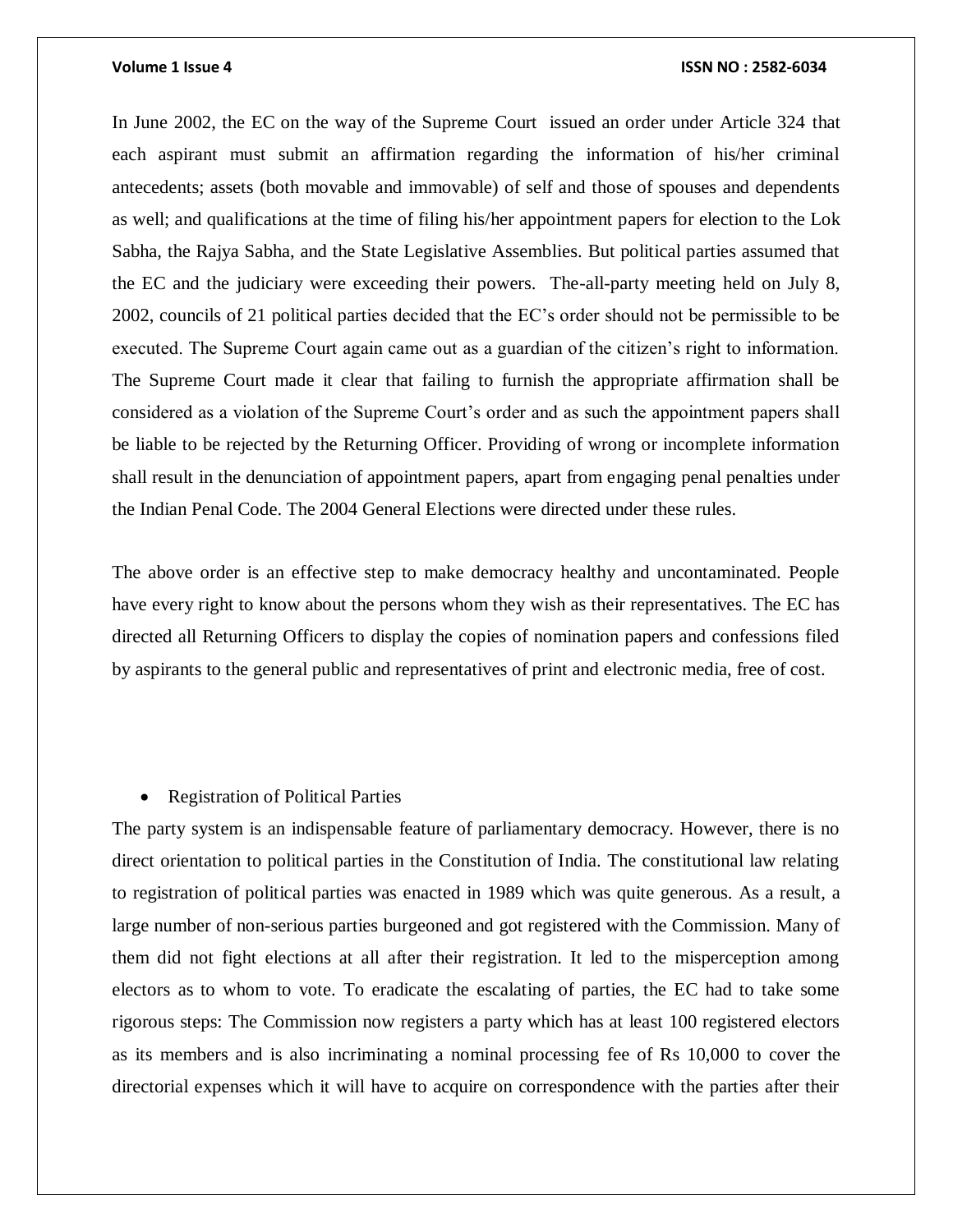registration. To ensure that the registered political parties exercise democracy in their internal operational, the Commission requires them to hold their administrative elections regularly in accordance with their constitutions. The measures taken by the EC to rationalize the registration of political parties have shown actual results.

### • Checking Criminalisation of Politics

The EC has communicated its serious concern over the entry of anti-social and criminal persons into the electoral arena. It has set down rules and made references to the government to curb the threat of criminalization of politics. The Commission has directed all political parties to influence an agreement that no person with an unlawful background will be given the party ticket. The aspirants to an election are also obliged to submit an affirmation in a prescribed form declaring their criminal records, including convictions, charges pending and cases initiated against them. The information so furnished by the candidates is spread to the public, and to the print and electronic media.

### • Limits on Poll Expenses

To get rid of the growing influence and uncouth show of money during elections, the EC has fixed legal limits on the amount of money that an aspirant can spend during the election campaign. These limits are reviewed from time to time. The EC, by appointing spending observers keeps an eye on the individual accounts of election expenditure made by a candidate during the election campaign. The competitors are also required to give details of spending within 30 days of the announcement of the election results. Apart from this, the EC is also in favor of holding the Lok Sabha and the Assembly elections at the same time, and to reduce the campaign period from 21 to 14 days. This, they feel, will lead to trim down the election spending.

# METHODS ADOPTED BY ELECTION COMMISSION TO SAFEGUARD FREE AND FAIR ELECTIONS: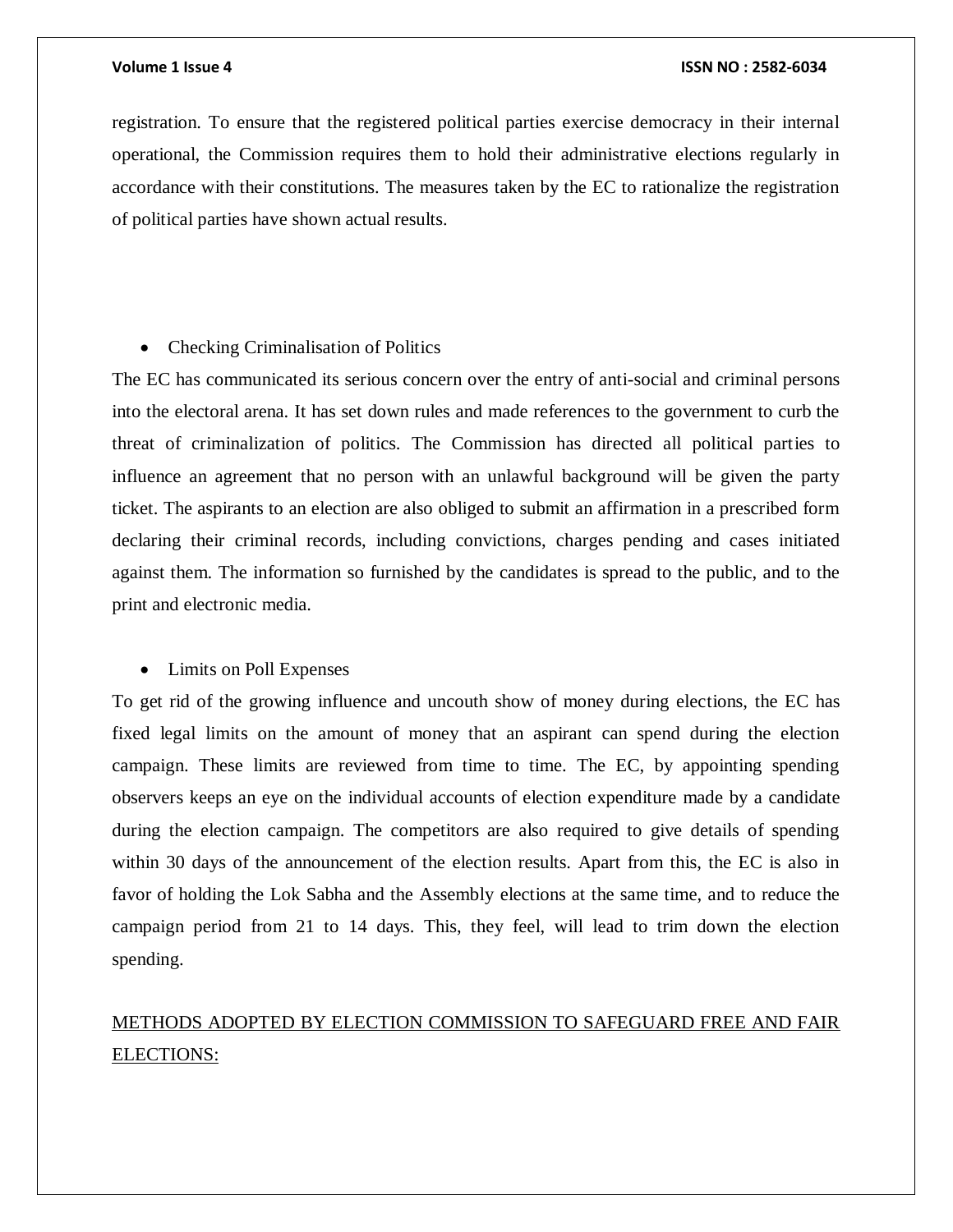The Election Commission had tried to bring enhancements in election processes by the introduction of Electronic voting machines or EVMs. It was thought that these would decrease misconduct and improve competence. It was first tried out on a trial basis in the state of Kerala for the 1982 Legislative Assembly Elections. After a positive testing and legal inquiries, the commission decided to begin the use of these voting machines.

The Election Commission developed a website of its own on 28 February 1998 in order to offer detailed information, management, administration, and immediate results of the elections. In an exertion to avoid electoral fraud, in 1993, EPICs or Electors Photo Identity Cards were delivered, which became obligatory by the 2004 elections. Though ration cards have been permissible for election determinations in certain circumstances. In 1998, the commission decided on a plan for the 'computerization' of the electoral rolls.

The overview of the Voter-verified paper audit trail (VVPAT) in eight Lok Sabha electorates in the 2014 Indian General Elections was a big achievement for the Election Commission. This Voter-verified paper audit trail (VVPAT) system was first used with EVMs in a by-poll in September 2013 in Noksen (Assembly Constituency) in Nagaland and finally in all elections from September 2013 onwards in numerous Legislative elections in the country.

In 2014, none of the above symbols or NOTA was also added as an option on the voting machines which is now an obligatory option to be provided in any election. The precise symbol for NOTA, a ballot paper with a black cross across it, was introduced on 18 September 2015. The symbol has been intended by the National Institute of Design, Ahmedabad. With the Bihar Legislative Assembly election, 2015, the state developed the first to have photo electoral rolls, with photographs of the candidates on the EVMs.

# RECENT DEVELOPMENTS ON ELECTION COMMISSION OF INDIA:

The Election Commission of India has proclaimed its newly designed website<sup>5</sup> https://eci.gov.in. The website features improved content areas which will help visitors to make well-informed decisions regarding their election-related matters.

5www.eci.gov.in